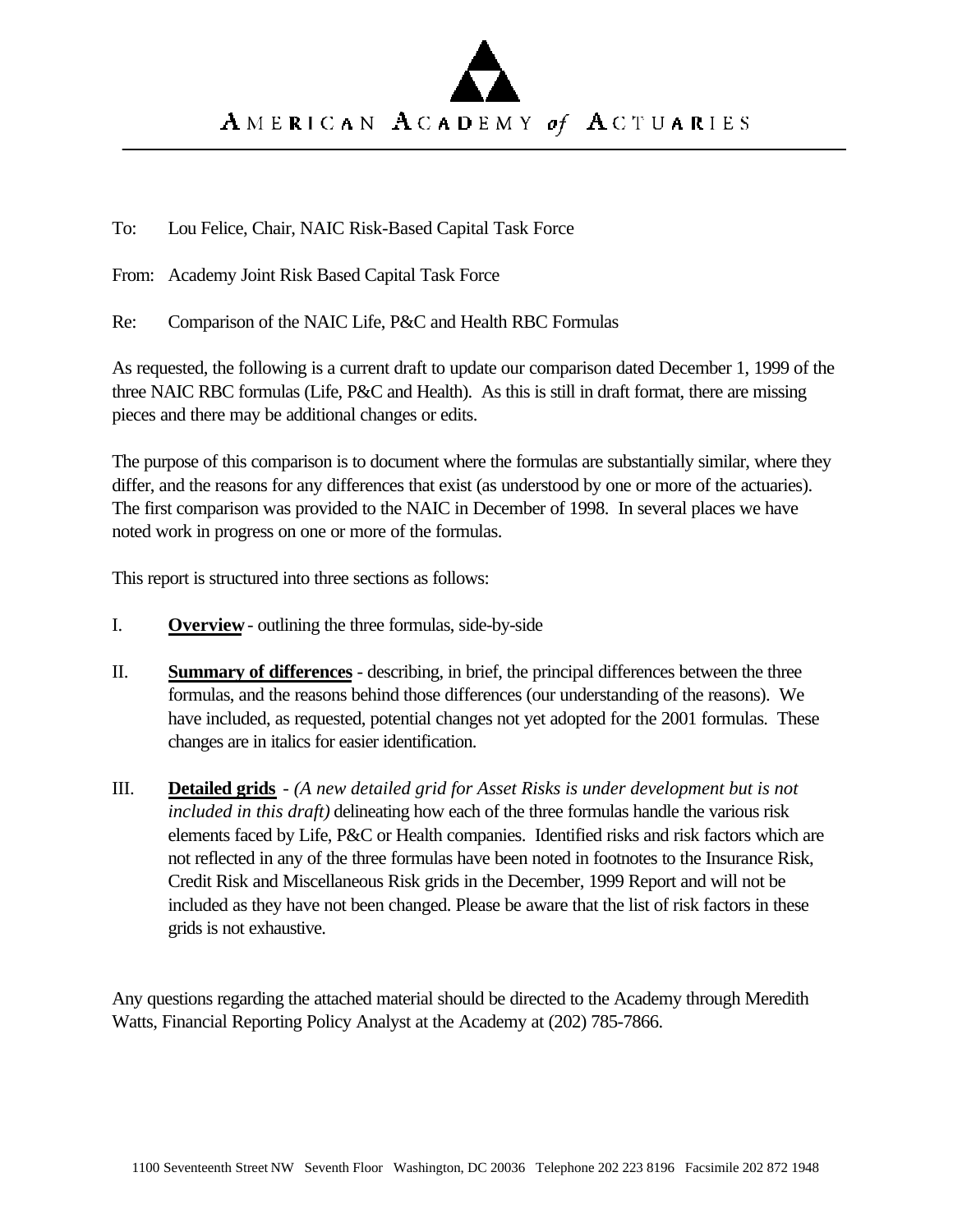### **Invested Asset Risk**

The risk factors for investment grade bonds are the same for the P&C and Health formulas. *The Life formula would reflect new pre-tax factors as well as after-tax factors which recognize the more immediate impact of the tax effect (based on DTA and DTL accounting) starting in 2001.* For other investments, there is one set of risk factors in the Life RBC formula, and a different set in the P&C and Health RBC formulas. The factors differ for the following reasons:

- . Different accounting bases (e.g. for bonds class 3-5, P&C and Health use market, Life uses amortized cost.
- . Different level of significance to the industry (e.g. mortgage investments are much more common for Life insurers than P&C insurers or Health entities, hence the risk factors are much more detailed for Life than P&C or Health. Also, property can be much more important for a Health entity than a Life or P&C insurer when that property is a hospital or other part of the health-care delivery system, hence the greater Health focus on property.).
- . Different risk assessment assumptions (e.g. the Life common stock risk factor of 30% *pre-tax* assumes a two year holding period and a 5% probability of ruin. The P&C and Health common stock factor of 15% assumes a one year holding period and a 1% expected policyholder deficit.)

The Life and P&C formulas have invested asset risk split into two covariance terms. For P&C the split is between fixed income risk and equity risk. This P&C split is based on an analysis of common stock versus bond risk correlation. For Life the split is between common stocks (all unaffiliated plus non-insurance affiliated common and preferred) and all other asset risk. The Health formula includes all invested asset risks in one covariance term. *The HRBC Working Group plans to review a proposal for a somewhat similar split for 2002.*

The Health formula contains asset risk charges for furniture and equipment, due to their importance in health care delivery (e.g. MRI machines, hospital beds). The other formulas instead rely exclusively on non-admitted asset rules for these items.

The Life RBC formula contains asset risk charges for derivatives and replications (synthetic assets). It also applies new rules to Modified Coinsurance and Funds Withheld Reinsurance so that the assuming carrier will apply RBC factors (C1cs, C1o and C3) to the assets related to the coinsurance/reinsurance.

## **Credit Risk**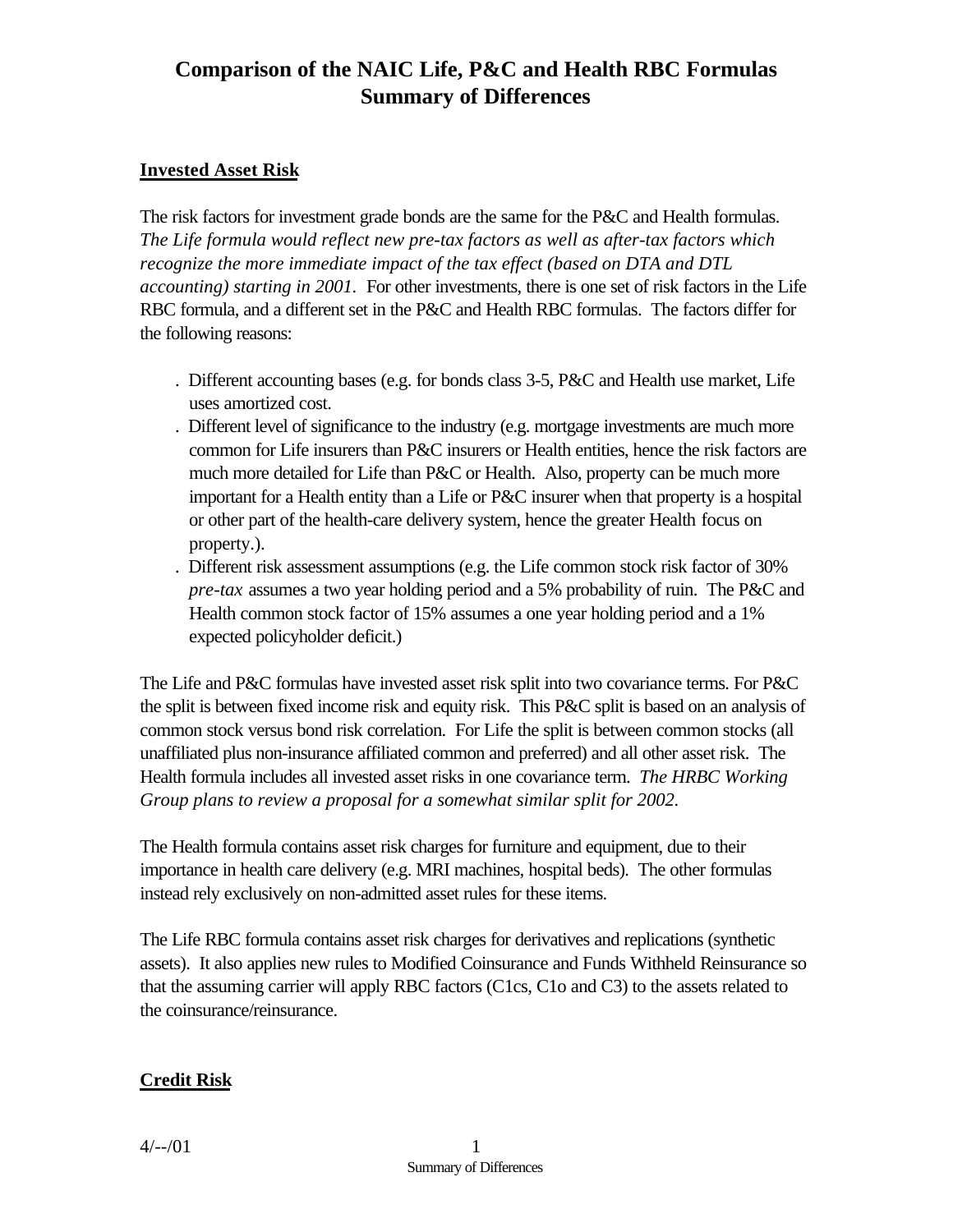The three formulas treat credit risk very differently. The items that get risk charges differ, the sizes of the risk charges differ, their placement in the covariance formula differs, and the treatment of ceded amounts ("cedes") to affiliates differs.

The LRBC formula reflects only reinsurance credit risk and health provider capitation credit risk (starting in 1998), with no credit risk charge for other receivables. The reinsurance credit risk charge is 0.5% of ceded balances, based on the understanding that this risk is comparable to a class 1 or class 2 bond, with an offset for funds held. The resulting risk charge is included in C1o, typically the biggest item for life insurers. There is no charge for cedes to affiliates if the affiliate is 100% owned by the company in question. All other affiliate cessions are treated the same as cedes to unrelated entities. (The capitation credit risk charge is by itself in the Life covariance formula, and uses the same format and factors as the HRBC formula. See the Health discussion below for more details.)

The P&C formula applies a risk charge to most receivable items from the balance sheet that are not already reflected via non-admitted asset rules. The charge for ceded reinsurance is 10% of ceded balances, with the 10% based on judgement, and with no offset for funds held. The resulting reinsurance credit risk charge is split evenly between R3 and R4 (the latter is frequently the biggest covariance item for P&C insurers). There is no charge for cedes to any U.S. affiliates, regardless of ownership percentage or hierarchy, or certain pools. The risk charges for non-reinsurance related credit risk are generally smaller than the reinsurance credit risk charges, and are all in R3.

The HRBC formula generally follows the Life formula for reinsurance credit risk charges, the P&C formula for non-reinsurance credit risk charges, and adds an additional charge for credit risk arising from capitations<sup>1</sup>. The capitation charge is a percentage of capitations paid to providers (roughly equal to two weeks of paid capitations<sup>2</sup>), or a larger percentage of capitations paid to intermediaries and other Health entities, reduced for any security pledged by the receiving entity. The total credit risk charge is by itself in the covariance formula. (The capitation risk charge was also introduced into the Life formula, starting in 1998).

## **Insurance Risk**

Since the insurance products are different<sup>3</sup> for Life, P&C and Health companies, the insurance risk formulas are different.

<sup>&</sup>lt;sup>1</sup> Capitation payments to providers or intermediaries are effectively advance payments for service to insureds. The credit risk is that the provider or intermediary will not be able to provide the prepaid service, requiring the insurance company to pay again for providing the service to insureds.

 $2^2$  The implication here is that, on average, two weeks of capitation payments will be lost before realizing that the provider has stopped fulfilling its obligations and capitation payments are ceased.

<sup>&</sup>lt;sup>3</sup> The health insurance risks being the one exception.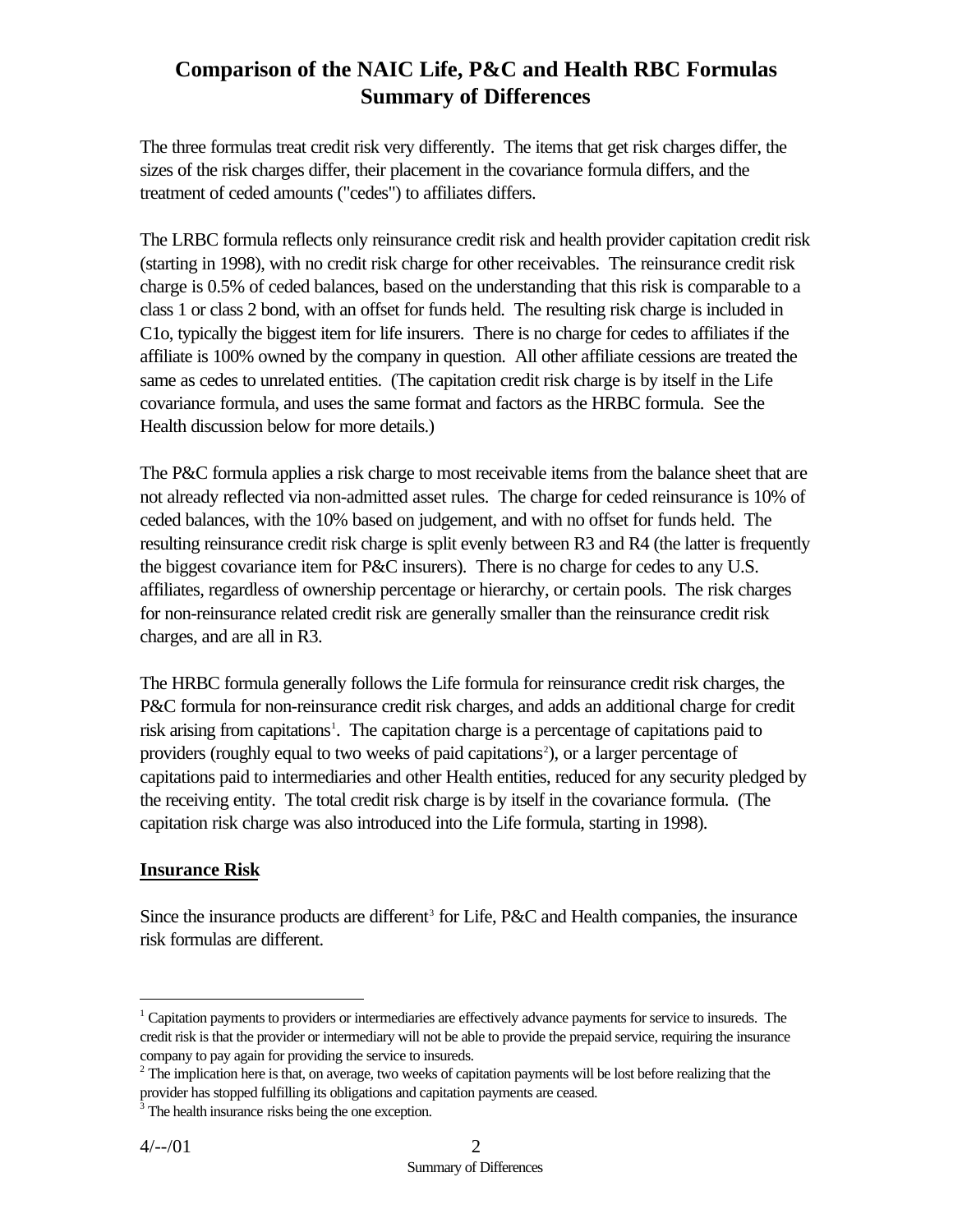The LRBC formula essentially has two different approaches to insurance risk, one for life products and one for health products. The life insurance risk charges are based on the net amount at risk. The health insurance risk charges are based on (Exhibit 9 claim<sup>4</sup>) reserves and premiums, and have been modified to bring them in line with the Health formula<sup>5</sup>. There is recognition of the insurer's size (measured by the amount of exposure), but not its experience. All the resulting risk charges are included in one covariance item. The Life formula does not include any factor for growth. There is no C-2 charge for annuities or surrender-value portion of life products, due to the understanding that statutory reserves for companies with these products already include an adequate measure of conservatism for the insurance risk.<sup>6</sup> See below for details of the combined insurance/asset risk under Interest Rate Risk

The P&C RBC formula has an approach similar to that for Life RBC for health insurance, in that it has factors applied to (loss and loss expense) reserves and premiums. There is no recognition of the insurer's size, but there is recognition of its own experience. The resulting risk charges are split into two covariance terms, one for reserve risk and one for premium risk. There is also a growth charge, based on the group's (not just the company's) written premium growth for the last three years, which increases both the reserve and the premium risk charges for growth over 10%.

The HRBC formula has factors applied to premiums but not reserves (since the health products a Health entity generally writes are not believed to generate Exhibit 9-type reserves). There is recognition of the insurer's size but not its experience. Insurance risk is included in a single covariance item. A growth charge is included in the HRBC formula, but it is treated as a business risk, not an insurance risk since it relates to relative changes in RBC to changes in premium - suggesting a change in types of risks accepted.)

*Changes in 2001 are proposed for the LRBC formula to expand the types of disability income insurance products and use factors based on updated data and a new model for evaluating the risk of ruin. The HRBC Working Group plans to review any changes implemented for the LRBC formula for inclusion in the 2002 HRBC formula.*

<sup>&</sup>lt;sup>4</sup> Exhibit 9 claim reserves represent reserves for existing obligations, but for which the underlying service has not been provided or payment due. For example, for the 12/97 statement, the reserve for a medical claim that has yet to be presented but for which the treatment date was 11/97 would be included in Exhibit 11, while the disability income payments due in 1998 resulting from a covered 1997 disabling event would be included in Exhibit 9.

<sup>&</sup>lt;sup>5</sup> The LRBC formula retains a surcharge for certain Individual Medical premiums relative to the "standard" risk factor for Group premiums. The HRBC formulahas never had a surcharge.

<sup>&</sup>lt;sup>6</sup> This reflects a major difference in reserving philosophy between life insurance and casualty insurance. Life insurance reserves are set so as to accommodate a normal range of variation in results. Property & casualty insurance reserves are set on a best estimate basis, such that half the time the ultimate payouts will be greater than the reserve, and half the time they will be less than the reserve. Therefore, statutory surplus for life companies is sometimes thought of as protecting against unusual (unfavorable) variation in results, with reported reserves (including additional actuarial reserves if considered necessary as part of the actuarial opinion) covering normal variation, while statutory surplus for p&c companies is thought of as protecting against all unfavorable variation in results. This major difference in reserving philosophies is beyond the scope of this summary / comparison.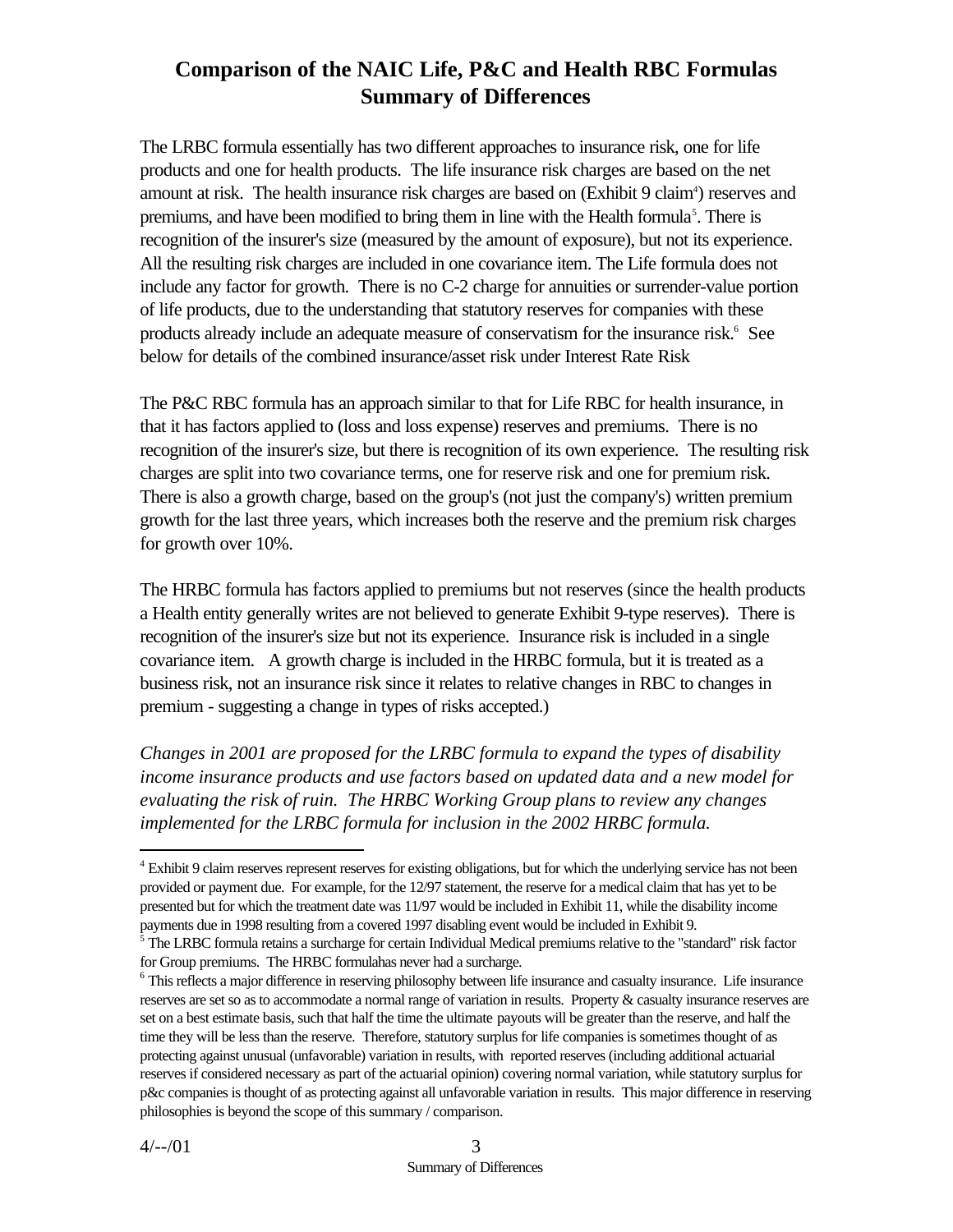## **Interest Rate Risk**

This risk is currently reflected only in the Life RBC formula. A more robust approach for the Life RBC formula was adopted in 2000 for some companies based on specific characteristics of their risks.

A proposal for reflecting P&C interest rate risk was turned down as too complicated, especially relative to its perceived significance to P&C solvency regulation. For Health entities, concerns for developing liquidity risk measures are being addressed by the Health Entities Working Group.

#### **Business Risk**

This risk is listed explicitly in the LRBC and HRBC formulas but not in the P&C formula.

The LRBC business risk charge was based primarily on litigation and guaranty fund risk, although a factor applied to separate account reserves was added in 1999. It now includes a charge related to Health Administrative Expenses, to bring it in line with the Health formula. The Health Administrative Expense charge is included under the radical in the covariance formula, as its own item. The other business risk amount is outside the radical.

The HRBC business risk calculation generally follows the Life formula approach mentioned above, except that the risk related to guaranty fund assessments is limited to premiums subject to assessment and all business risk is in a single covariance item, under the radical. In addition, HRBC business risk (found in H4) includes a growth charge based on the one year growth in a component of H2, where this growth is greater than the growth in the underlying revenue plus 10%.

The P&C RBC formula does not explicitly recognize business risk, except that the reserve and premium risk items reflect company loss experience, and the premium risk item incorporates the company's expense ratio.

#### **Off Balance Sheet Risk**

All the formulas follow essentially identical approaches for this item.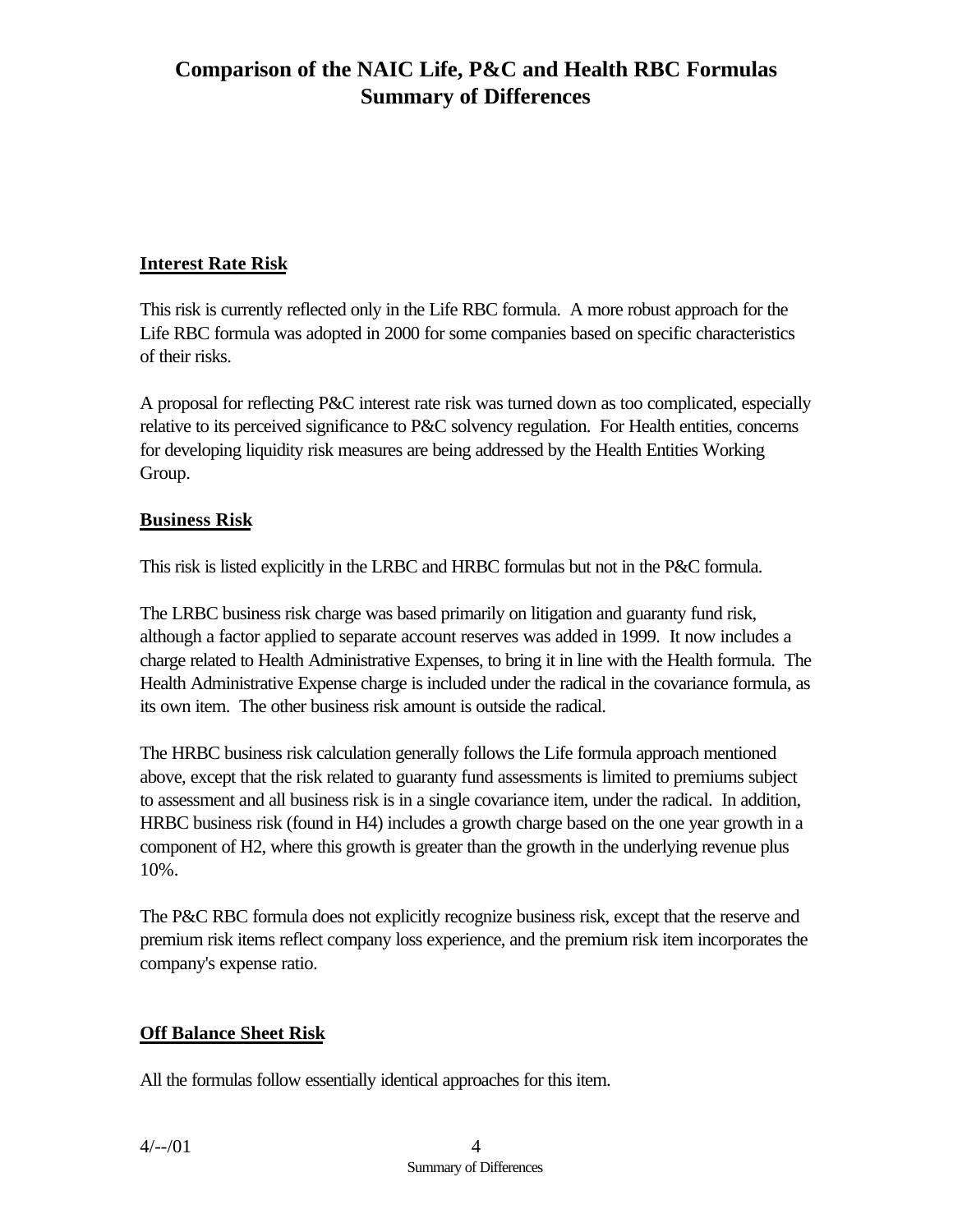#### **Investments in Insurance Affiliates**

All the formulas now follow an approach for common and preferred stock investments in insurance affiliates that potentially applies different risk factors to the book value of affiliates and the excess (based on market value). There are subtle but important differences.

The risk charge relating to the book value is included in the C0, R0 and H0 components. Only the P&C formula recognizes investments in affiliates' bonds as affiliate investments. None of the formulas provide special treatment to investments in affiliates that show up in the Other Invested Asset schedule (e.g. Texas Lloyds companies common in P&C insurance). Both the P&C and Health formulas cap the charge at the carrying value for the subsidiary, with no such cap in the Life formula.

Beginning in 2000, there is also a charge for insurance subsidiaries held at market value. The excess of carried market value over book value has a 22.5% charge applied, to be placed in the C1o, R2 and H1 components of the respective RBC formulas.

#### **Covariance Adjustment**

All the formulas contain a covariance adjustment. (This adjustment reflects the fact that the cumulative risk of several independent, i.e. uncorrelated, items is less than the sum of the individual risks<sup>7</sup>.) All the formulas keep insurance affiliate equity investment risk and off-balance sheet risk out of the covariance adjustment. The formulas vary, however, in which items within the covariance adjustment are assumed to be uncorrelated to each other.

The LRBC formula combines reinsurance credit risk, interest rate risk and most asset risks together as a single covariance item, i.e. it treats these risks as if they are perfectly correlated. The remaining piece of credit risk (health provider credit risk) and the non-affiliated common stock asset risk are treated as two additional separate covariance items. All insurance risk is combined into a single covariance item. Business risk is split into two covariance items, one piece (health administrative expense risk) inside the covariance formula, and the remainder outside the covariance formula.

b. Square these resulting groups.

 $7$  The adjustment follows these steps:

a. Add together items that are believed to be correlated, so that what is left is groups of risk items believed to be substantially uncorrelated to each other.

c. Add the resulting squares together.

d. Take the square root of the result.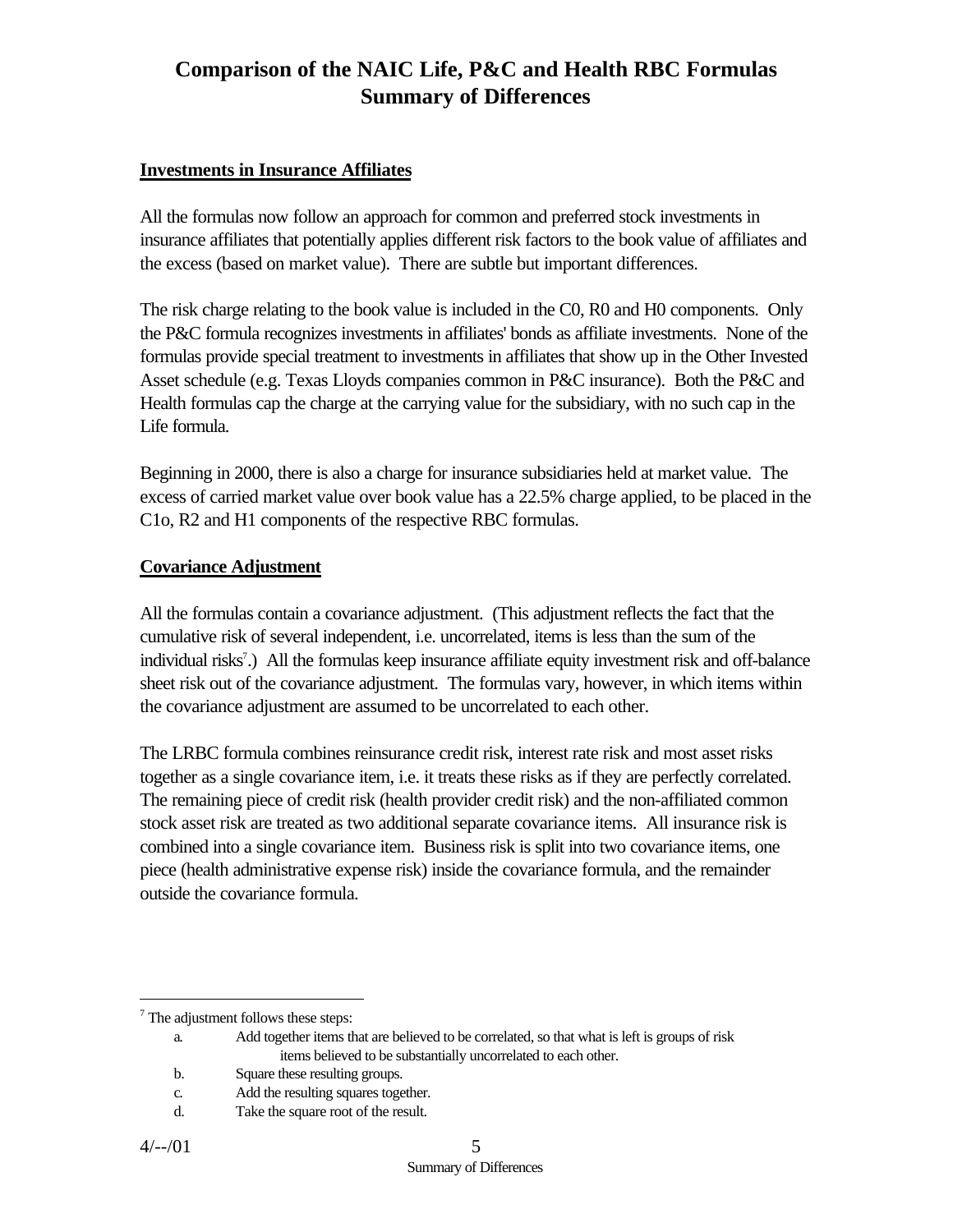The P&C RBC formula separates asset risks into two separate covariance components, fixed income asset risk and equity asset risk. Credit risk is also usually split<sup>8</sup>, with half of reinsurance credit risk included with other credit risk in a single covariance item, and the other half of reinsurance credit risk added to reserve risk<sup>9</sup>. Insurance risk is split into two covariance items (reserve risk and premium risk). Business risk is only reflected to the extent it is associated with premium or reserve adequacy, hence it is combined with the premium and reserve risk items. Interest rate risk is not reflected.

The HRBC formula includes all of asset risk in one covariance item, all insurance risk in another covariance item, all credit risk in a third covariance item, and all business risk in a fourth covariance item.

The covariance adjustment drastically reduces the importance of the smaller items, and increases the dominance of the biggest items affected by the adjustment<sup>10</sup>. The dominating items vary for Life, P&C and MCO companies. Life insurers tend to have asset risks (other assets in C1o) dominate their covariance adjustment. Health entities tend to have underwriting risk (C2) dominate. P&C insurers tend to have insurance risk dominate, with reserve risk (R4) dominating for commercial lines companies, a mix of premium (R5) and reserve risk for personal lines companies, and premium risk dominating for start-ups.

#### *Taxes*

 $\overline{a}$ 

*The LRBC formula has proposed changes to adjust all risk values to after-tax values and to allow the full amount of DTAs and DTLs in the Total Adjusted Capital. The P&C RBC and HRBC formulas have determined not to change any risk factors for taxes for 2001, and both Working Groups have proposed to remove the values of DTAs and DTLs in TAC.*

 $10$  This can be seen from the following simplified example, where only two items are contained in the covariance adjustment.

| 母 | A+B |     | $(A^2+B^2)^{0.5}$ | % reduction in B's influence |
|---|-----|-----|-------------------|------------------------------|
|   |     | VS  | 10.05             | 95%                          |
|   |     | VS. | .1.18             | 76%                          |
|   | 19  | VS. | 13.45             | 62%                          |

 $8$  The word "usually" refers to the fact that credit risk treatment under the P&C formula can vary, depending on the relationship of reserve risk to reinsurance credit risk. Under the formula, most companies will see the covariance treatment described above, but shell companies or companies that cede substantially all their business will see all credit risk included as a single covariance item.

 $9<sup>9</sup>$  The split of reinsurance credit risk in the P&C formula was a compromise between the desire for the charge to remain significant after covariance (accomplished by adding the charge to frequently the largest item in the P&C covariance calculation - reserve risk), and the acknowledgement that many reinsurer insolvencies are caused by things other than reserve risk.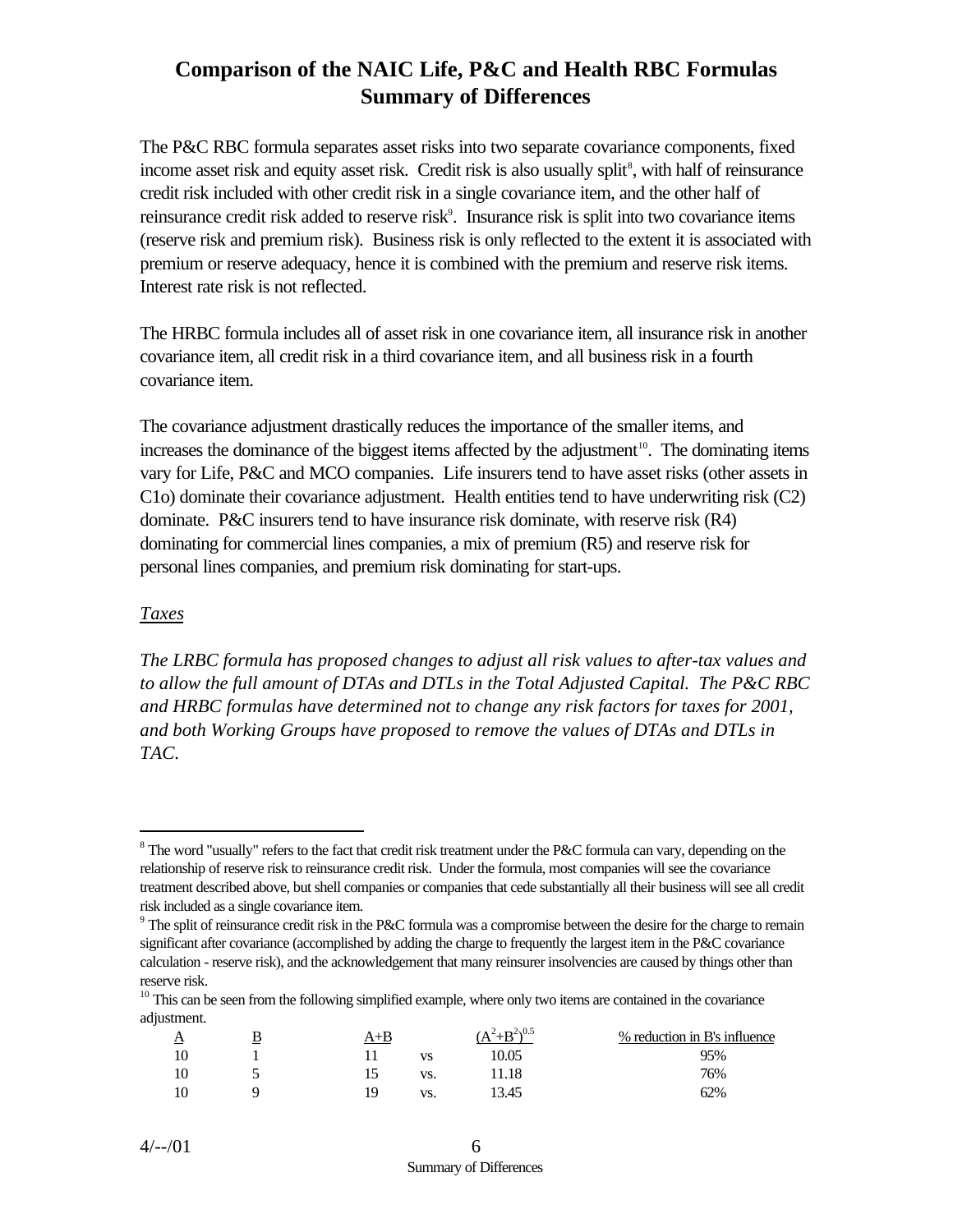*The LRBC formula also proposes including an expanded "sensitivity test" to allow analysis of pre-tax RBC values and TAC without DTAs and DTLs.*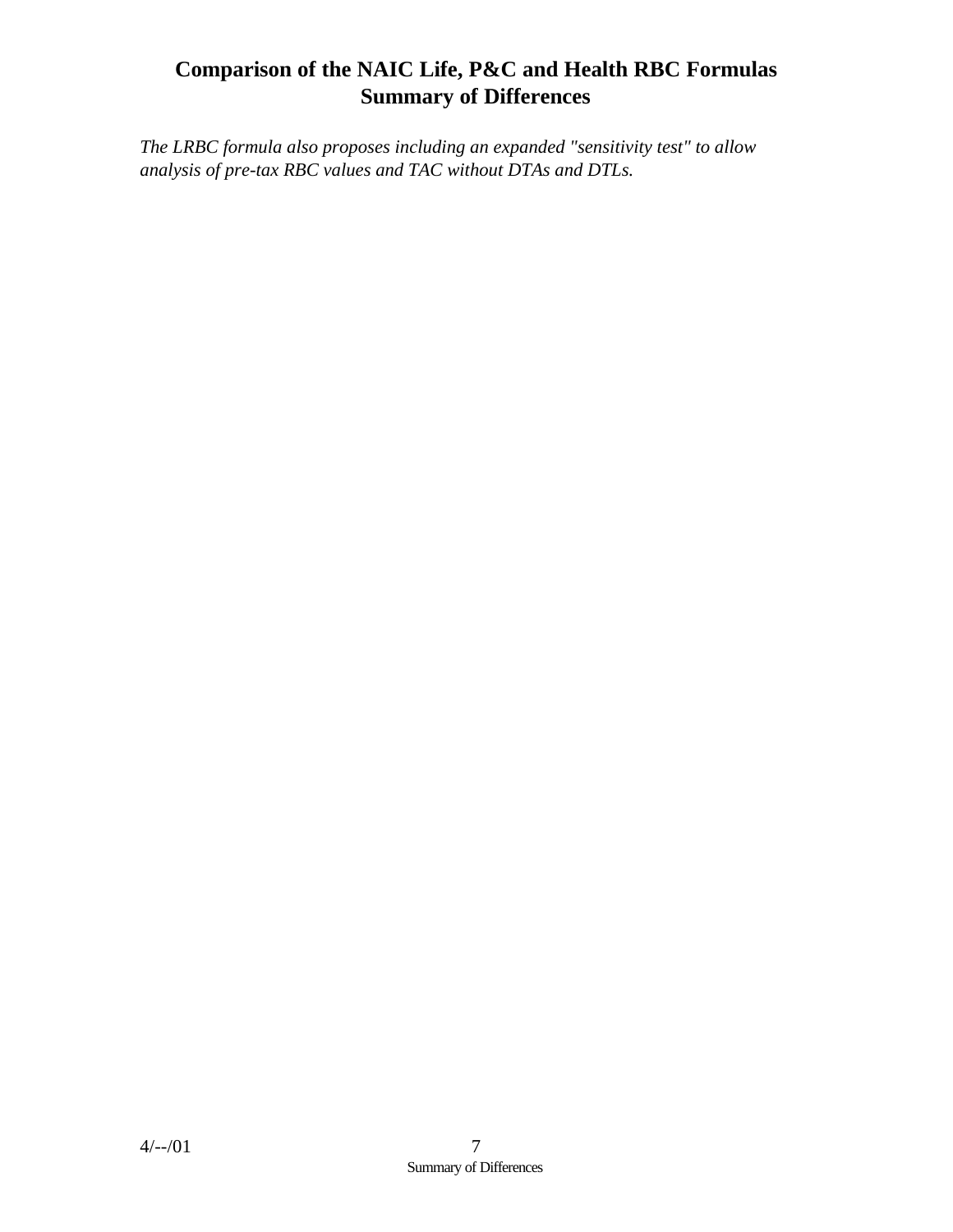|                                   |                 | Where found in the NAIC RBC formula (in whole or in part) |                |                                 |               |                |  |  |  |
|-----------------------------------|-----------------|-----------------------------------------------------------|----------------|---------------------------------|---------------|----------------|--|--|--|
| <b>Risk category</b>              | Life            |                                                           | $P\&C$         |                                 | <b>Health</b> |                |  |  |  |
| (Invested) Asset                  |                 |                                                           |                |                                 |               |                |  |  |  |
| <b>Fixed Income</b>               | C1 <sub>o</sub> |                                                           | R1             |                                 | H1            |                |  |  |  |
| Equity                            |                 | Clcs <sup>1</sup> , Clo                                   |                | R <sub>2</sub>                  |               | H1             |  |  |  |
| Derivatives/replications C1       |                 |                                                           |                |                                 |               |                |  |  |  |
| Credit (non-invested assets)      |                 |                                                           |                |                                 |               |                |  |  |  |
| Reinsurance <sup>2</sup>          |                 | C1                                                        |                | R3, R4                          |               | H3             |  |  |  |
| <b>Heath Provider</b>             |                 | C3b                                                       |                |                                 |               | H <sub>3</sub> |  |  |  |
| Other (misc. rcvbles)             |                 |                                                           |                | R <sub>3</sub>                  |               | H <sub>3</sub> |  |  |  |
| <b>Insurance</b>                  |                 |                                                           |                |                                 |               |                |  |  |  |
| Amount at risk                    |                 | $C2$ (Life)                                               |                |                                 |               |                |  |  |  |
| Premium                           |                 | $C2$ (A&H)                                                | R <sub>5</sub> |                                 | H2            |                |  |  |  |
| Reserve                           |                 | $C2$ (A&H)                                                |                | R <sub>4</sub>                  |               |                |  |  |  |
| Interest rate risk                |                 | C3a                                                       |                |                                 |               |                |  |  |  |
| Business risk $3$                 |                 |                                                           |                |                                 |               |                |  |  |  |
| <b>Expenses</b>                   |                 | C4b                                                       |                | R <sub>5</sub>                  |               | H4             |  |  |  |
| <b>Separate Accounts</b>          |                 | C <sub>4</sub> a                                          |                |                                 |               |                |  |  |  |
| Guaranty fund                     | C4a             |                                                           |                |                                 | H4            |                |  |  |  |
| Growth                            |                 |                                                           |                | R <sub>4</sub> , R <sub>5</sub> |               | H <sub>4</sub> |  |  |  |
| Other                             |                 | C <sub>4a</sub>                                           |                | R <sub>4</sub> , R <sub>5</sub> |               |                |  |  |  |
| Off balance sheet risk            |                 | C <sub>0</sub>                                            |                | R <sub>0</sub>                  |               | H <sub>0</sub> |  |  |  |
| Investments in                    |                 |                                                           |                |                                 |               |                |  |  |  |
| Insurance affiliates <sup>4</sup> |                 | C0, C10                                                   | R0,R2          |                                 | H0, H1        |                |  |  |  |

<sup>&</sup>lt;sup>1</sup> Non-affiliated common stock plus common and preferred stock of non-insurance affiliates are in C1cs. Other types of equity (or non-fixed income) assets are in C1o.

<sup>&</sup>lt;sup>2</sup> This chart lists the predominant location of reinsurance risk in the P&C RBC formula. Under certain conditions (e.g. that found in a company that cedes 100% of its business), all the reinsurance credit risk would be in R3.

 $3$  Depending how one defines business risk, the use of company experience adjustments (R4, R5) and the company expense ratio (R5) in the P&C RBC calculation may be considered a reflection of business risk.

<sup>&</sup>lt;sup>4</sup> When the asset is held at market value and the market value exceeds the statutory book value, RBC on the allowed excess is included in C1o, R2 and H1.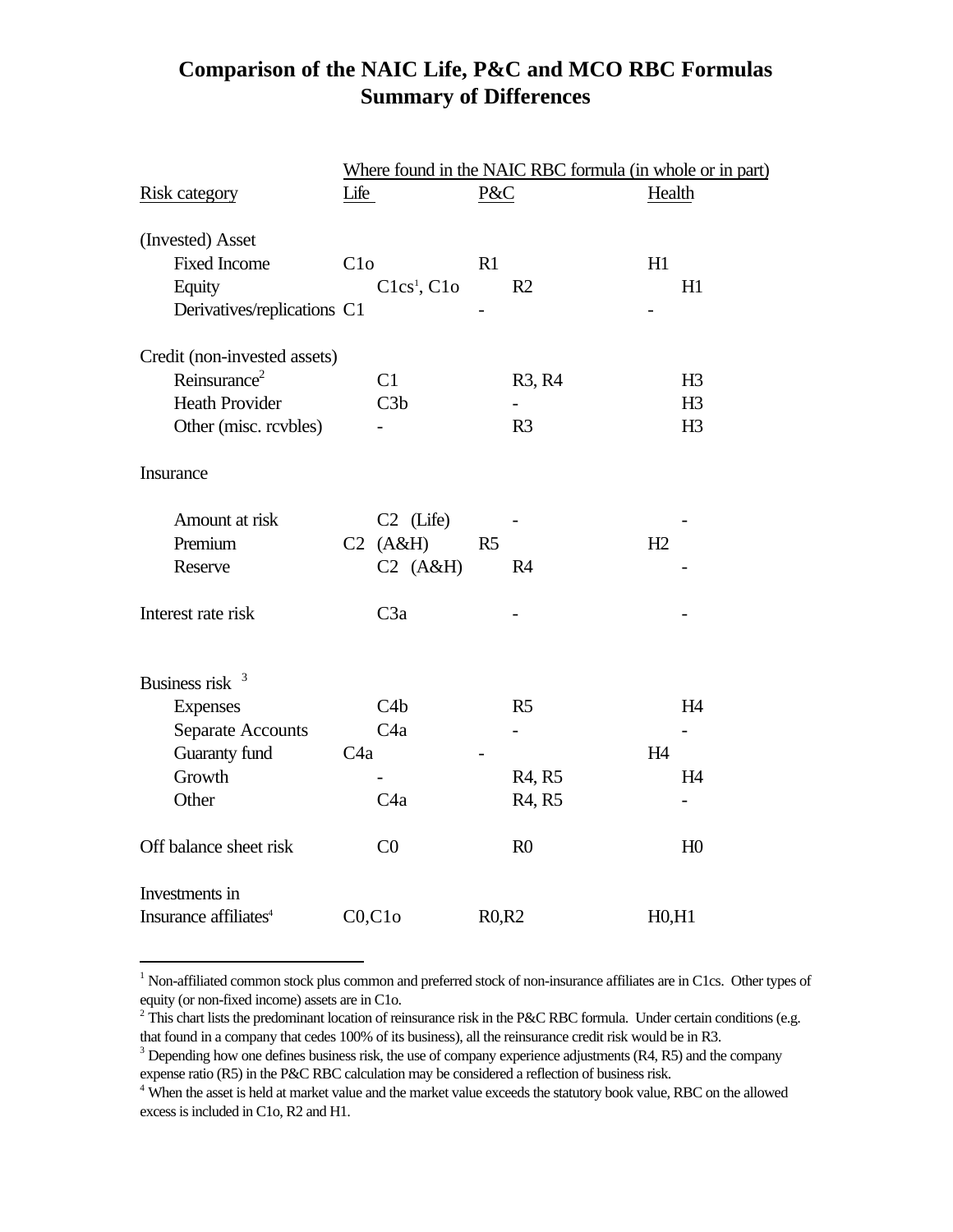#### **Description of RBC components**

#### Life RBC

- C0 Insurance affiliate investment and (non-derivative) off-balance sheet risk
- C1cs Invested common stock asset risk
- C1o Invested asset risk, plus reinsurance credit risk except for assets in C1cs
- C2 Insurance risk
- C3a Interest rate risk
- C3b Health provider credit risk
- C4a Business risk guaranty fund assessment and separate account risks
- C4b Business risk health administrative expense risk

Company action level  $RBC =$  $C0+[(C1o+C3a)^{2}+(C1cs)^{2}+(C2)^{2}+(C3b)^{2}+(C4b)^{2}]^{1/2} + C4a$ 

#### P&C RBC

- R0 Insurance affiliate investment and (non-derivative) off-balance sheet risk
- R1 Invested asset risk fixed income investments
- R2 Invested asset risk equity investments
- R3 Credit risk (non-reinsurance plus one half reinsurance credit risk)
- R4 Loss reserve risk, one half reinsurance credit risk, growth risk
- R5 Premium risk, growth risk

Company action level  $RBC =$  $R0 + [ (R1)<sup>2</sup> + (R2)<sup>2</sup> + (R3)<sup>2</sup> + (R4)<sup>2</sup> + (R5)<sup>2</sup> ]<sup>1/2</sup>$ 

#### Health RBC

- H0 Insurance affiliate investment and (non-derivative) off-balance sheet risk
- H1 Invested asset risk
- H2 Insurance risk
- H3 Credit risk (health provider, reinsurance, misc. receivables)
- H4 Business risk (health administrative expense risk, guaranty fund assessment risk, excessive growth)